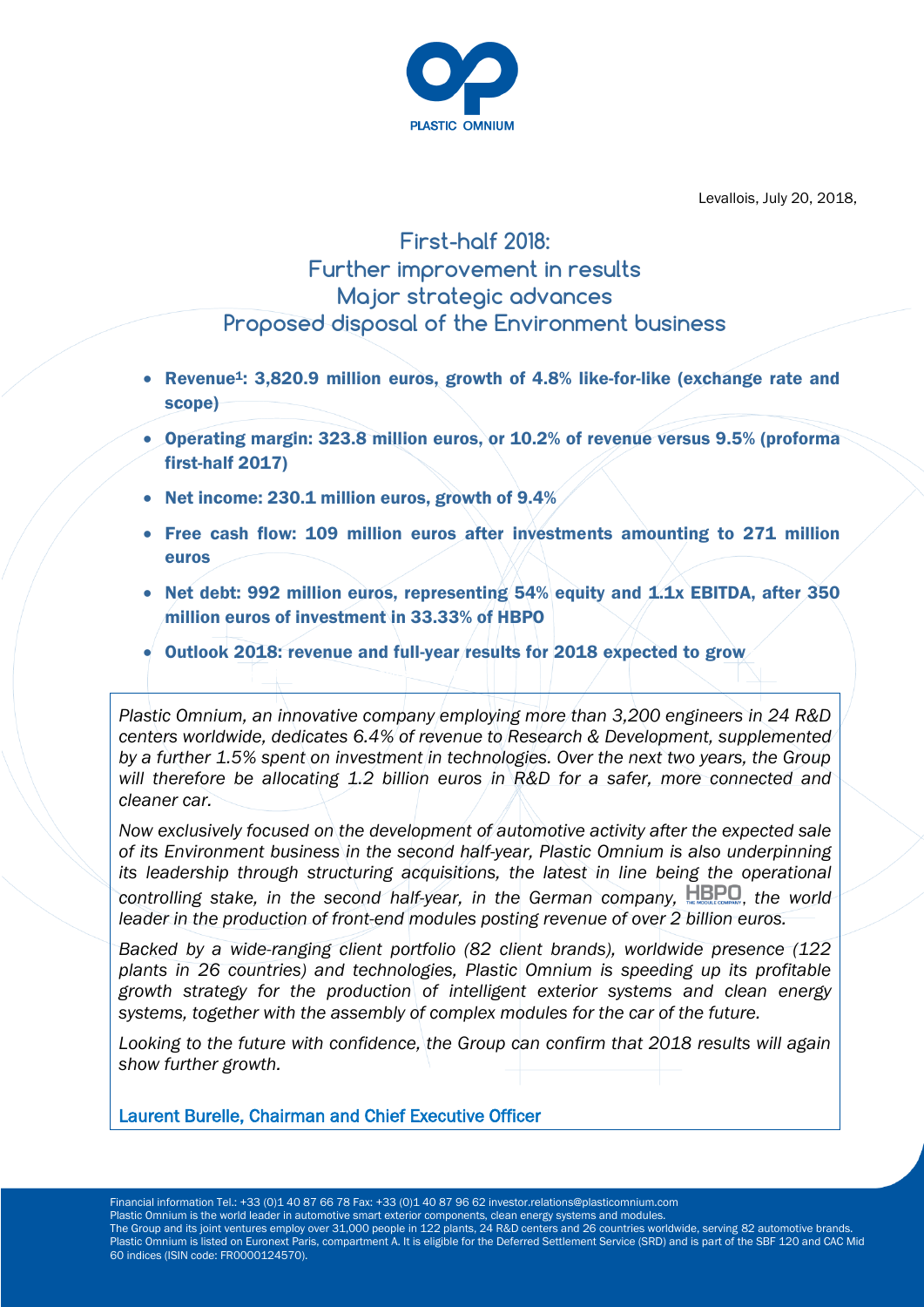### **Proposed disposal of our Environment business**

On July 19, 2018, Compagnie Plastic Omnium signed a put option with the consortium made up of Latour Capital and Bpifrance (Banque publique d'investissement) for the sale of its subsidiary Plastic Omnium Environment BV. The closing of this operation is expected by the end of 2018. (cf. press release of July 19, 2018).

### **Further improvement in results over the first-half 2018**

The Board of Directors of Compagnie Plastic Omnium met on July 19, 2018, under the Chairmanship of Laurent Burelle, and approved the consolidated financial statements as at June 30, 2018.

Pursuant to IFRS 5 and taking into account the planned disposal of the Environment Division now underway, the results from this activity are presented on a special line headed "net income from discontinued operations".

The first half-year 2017 financial statements have been restated to provide a proforma with comparable scope for the first half-year 2018 pursuant to IFRS 5.

| In $\overline{\epsilon}$ m<br>Group                                                   | First-half 2017<br>published | <b>First-half</b><br>2017proforma<br>to IFRS 5 | <b>First half-year</b><br>2018<br><b>IFRS 5</b> | Change<br>vs proforma |
|---------------------------------------------------------------------------------------|------------------------------|------------------------------------------------|-------------------------------------------------|-----------------------|
| Economic revenue <sup>1</sup>                                                         | 4,062.2                      | 3,894.2                                        | 3,820.9                                         | $-1.9\%$ $\vert$ *    |
| <b>Consolidated revenue<sup>2</sup></b>                                               | 3,454.9                      | 3,286.9                                        | 3,189.6                                         | $-3.0\%$ **           |
| <b>Operating margin<sup>3</sup></b><br>in % of consolidated revenue                   | 325.0<br>9.4%                | 311.8<br>9.5%                                  | 323.8<br>10.2%                                  | $+3.8%$<br>$+0.7$ pt  |
| Net profit - Group share                                                              | 210.3                        | 210.3                                          | 230.1                                           | $+9.4\%$              |
| <b>EBITDA4</b><br>in % of consolidated revenue                                        | 468.6<br>13.6%               | 449.5<br>13.7%                                 | 457.0<br>14.3%                                  | $+1.7\%$<br>$+0.6$ pt |
| <b>Investments</b>                                                                    | 207                          | 204                                            | 271                                             | +33.0%                |
| Free cash flow <sup>5</sup>                                                           | 101                          | 104                                            | 109                                             | $+ \epsilon$ 5m       |
| Net debt <sup>6</sup> as at 06/30<br>Net debt/shareholders' equity<br>Net debt/EBITDA | 622<br>39%<br>0.7            | 630<br>40%<br>0.7                              | 992<br>54%<br>1.1                               | +€362m                |

\* + 4.8% like-for-like (scope and exchange)

\*\* + 4.6% like-for-like (scope and exchange)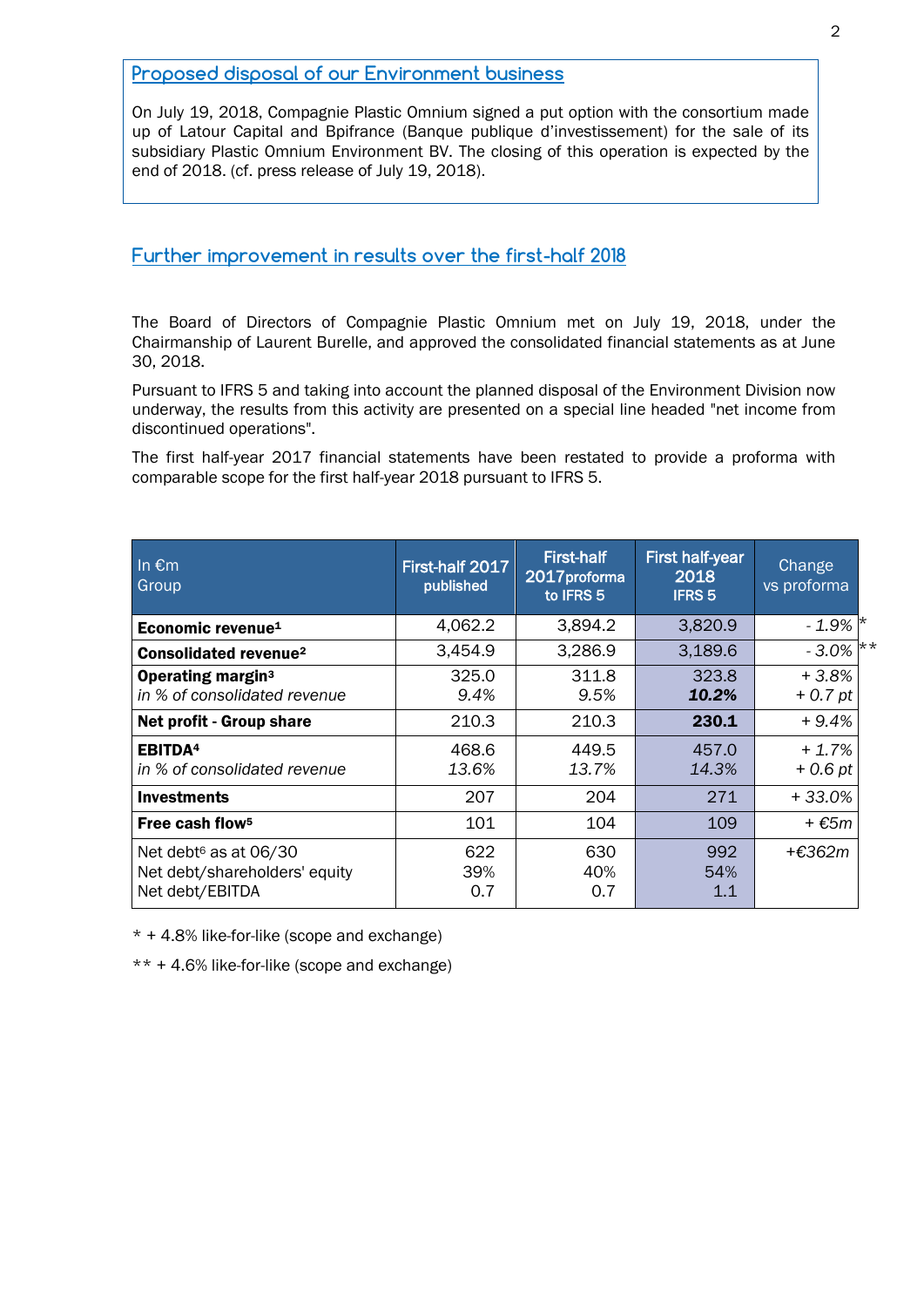## **Growth in revenue<sup>1</sup> of 4.8% (like-for-like, scope and exchange), i.e. outperformance of 3 points over automotive production**

Further to the reclassification of the Environment Business as discontinued operations, Plastic Omnium Group revenue relates to the Automotive Business only.

The economic revenue<sup>1</sup> recorded by Compagnie Plastic Omnium stood at 3,820.9 million euros as at June 30, 2018 and takes account of negative impacts of 186 million euros from exchange rates and 97 million euros from scope, i.e. a total negative impact of minus 283 million euros.

On a like-for-like basis (exchange and scope), growth stands at 4.8% compared with worldwide automotive production up by 1.8%, i.e. outperformance of 3 points.

Consolidated revenue2, excluding joint ventures, came to 3,189.6 million euros, up by 4.6% on a like-for-like basis (scope and exchange). It takes account of negative impacts of 161 million euros from exchange rates and 84 million euros from scope, i.e. a total negative impact of minus 245 million euros.

| In $\epsilon$ m and % of economic<br>revenue.<br>per region | <b>First-half</b><br>2017<br>published | <b>First-half</b><br>2017<br>proforma to<br><b>IFRS 5</b> | <b>First-half</b><br>2017<br><b>IFRS 5</b> | <b>Change</b><br><b>VS</b><br>proforma | Change<br>like-for-<br>like<br>(scope &<br>exchange) |
|-------------------------------------------------------------|----------------------------------------|-----------------------------------------------------------|--------------------------------------------|----------------------------------------|------------------------------------------------------|
| Europe/Africa                                               | 2,235.0<br>55%                         | 2,080.2<br>53%                                            | 2,120.0<br>55%                             | $+1.9%$                                | $+5.1%$                                              |
| North America                                               | 1,048.0<br>26%                         | 1,043.5<br>27%                                            | 943.2<br>25%                               | - 9.6%                                 | $+1.9%$                                              |
| South America                                               | 129.1<br>3%                            | 124.4<br>3%                                               | 101.4<br>3%                                | - 18.5%                                | $+7.3%$                                              |
| Asia                                                        | 650.1<br>16%                           | 646.1<br>17%                                              | 656.3<br>17%                               | + 1.6%                                 | $+8.2%$                                              |
| Economic revenue <sup>1</sup>                               | 4,062.2<br>100%                        | 3,894.2<br>100%                                           | 3,820.9<br>100%                            | - 1.9%                                 | $+4.8%$                                              |
| Consolidated revenue <sup>2</sup>                           | 3,454.9                                | 3,286.9                                                   | 3,189.6                                    | $-3.0%$                                | $+4.6%$                                              |

All our regions played a part in the growth of business<sup>7</sup>.

Business<sup>7</sup> in Europe, which accounts for 55% of total revenue<sup>2</sup>, was up by 5.1% on a like-for-like basis (scope and exchange) while automotive production rose by 2.2%. This outperformance of 2.9 points is mainly explained by brisk business in Eastern Europe.

Business<sup>7</sup> recorded in North America was up by 1.9% over the first half of the year, while automotive production fell by 2.6 points, giving outperformance of 4.5 points. Business has benefited from new facilities that have been in production for three years (two plants commissioned in 2015 in the United States, then three plants in Mexico in 2016- 2017). Moreover, in North America, the Group benefited from its strong exposure to the SUV/Light Truck segment which accounts for around 80% of its business.

Business in Asia, including China, increased by 8.2%, at constant scope and exchange rates. In China, which accounts for revenue<sup>1</sup> of 362.8 million euros, or 9.5% of total revenue, growth in business on a like-for-like basis (scope and exchange) amounted to 13.7% over the first-half 2018 while automotive production rose by 3.3%. This outperformance of 10.4 points is explained by gains in market shares achieved by our two business divisions and by strong investments made in recent years to grow our industrial footprint. Plastic Omnium has 25 local brands in its customer portfolio, which represent a growing share of revenue produced in China, particularly with SUVs. In the rest of Asia, growth in business amounted to 2.4% like-for-like, in comparison with automotive production up by 2.1%.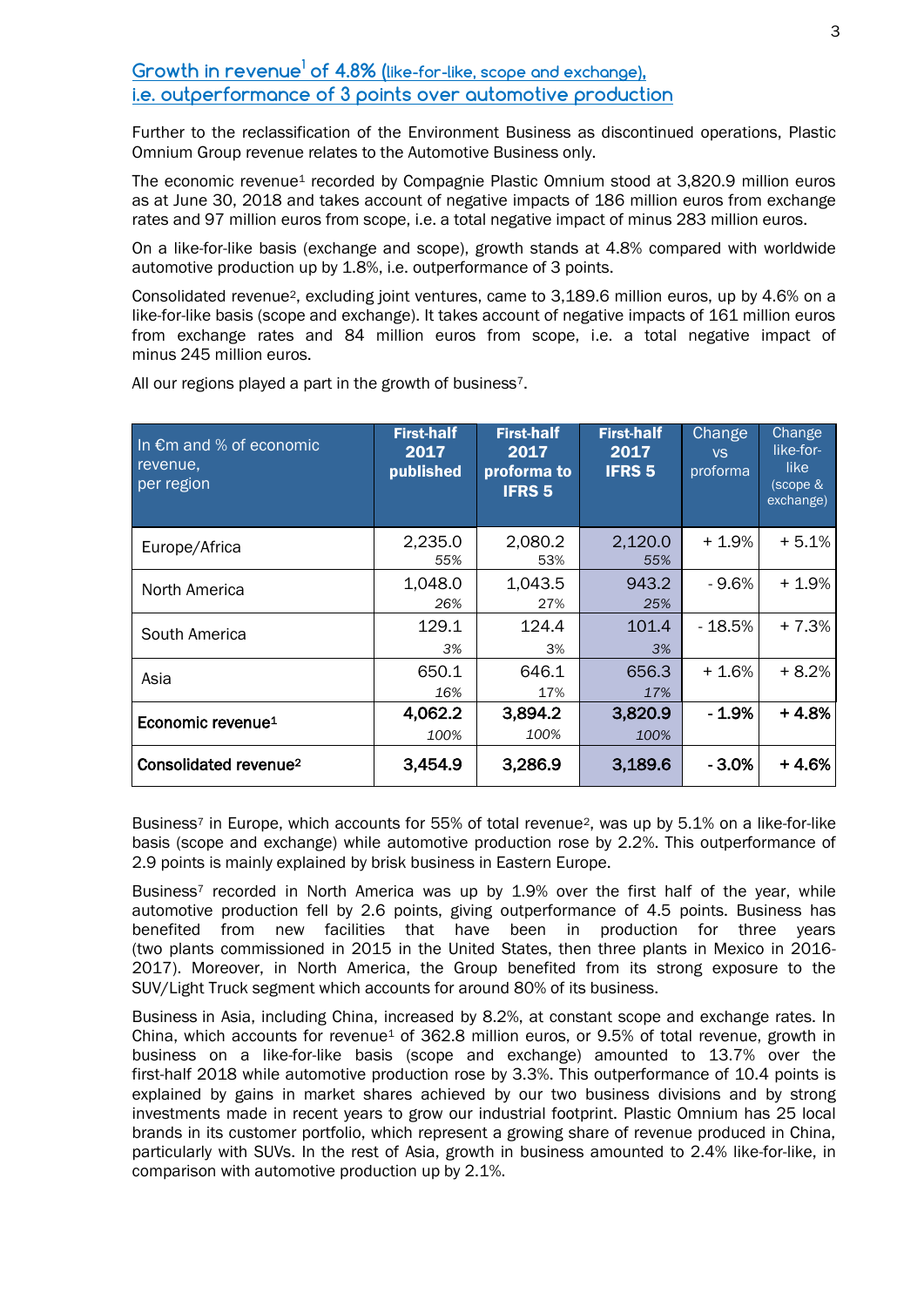**Operating margin: 10.2% of revenue Net income: 230.1 million euros, growth of 9.4%**

In the first-half 2018, the operating margin totaled 323.8 million euros, or 10.2% of consolidated revenue, versus 311.8 million euros proforma over the first-half 2017. The operating margin improved significantly, rising from 9.5% proforma in the first-half 2017 to 10.2% in the first-half 2018.

As a result, the Group has recovered the double-digit level of profitability that it first achieved in the first-half 2016, just prior to the acquisition of the Faurecia exterior parts business, whose turnaround was engineered more quickly than originally announced.

In the first-half 2018, Plastic Omnium recorded net non-current expenses of 9.9 million euros (versus 23.9 million euros in the first-half 2017).

As at June 30, 2018, the net financial loss was -36.8 million euros versus -31.3 million euros over the first-half 2017.

As at June 30, 2018, the amount of income tax came to -50.9 million euros, i.e. an effective rate of 21.0%, versus -52.8 million euros as at June 30, 2017 (an effective rate of 23.3%).

Net income from continued operations thus rose by 11.0% to 226.2 million euros and represents 7.1% of consolidated revenue.

Net income from discontinued operations came to 6.6 million euros.

Net profit amounted to 232.7 million euros (i.e. 7.3% of consolidated revenue), growth of 9.2%.

Net profit - Group share came to 230.1 million euros (i.e. 7.2% of consolidated revenue), giving growth of 9.4%.

### **Sustained investments and strong generation of cash**

The Group sped up investments over the first-half 2018. Levels were up by 33.0% to reach 271 million euros, or 8.5% of consolidated revenue (versus 204 million euros or 6.2% of consolidated revenue in the first-half 2017).

They covered, most notably:

- the Group's  $4<sup>th</sup>$  factory in India, commissioned in the course of the first-half period, which produces fuel systems for Suzuki's Swift and Baleno models;
- seven plants under construction: one in India, one in Slovakia, one in Morocco, two in China and two in the United States, including the Greer pilot plant (South Carolina) for the Group's Industry 4.0 program;
- the building or extension of three R&D centers:
	- o the creation of an advanced research center for new energies, Δ-Deltatech, due to open in Brussels mid 2019,
	- o the building of a new development and testing center for fuel systems in Wuhan (China) in 2019,
	- o the digitalization and enlargement of the world R&D center for exterior body parts in Lyon by the year 2020.

This sustained investment program is extensively financed by EBITDA, which amounted to 457 million euros in the first-half 2018 (14.3% of consolidated revenue versus 449.5 million euros and 13.7% of consolidated revenue in proforma data over the first-half 2017).

As at June 30, 2018, the Group is clearing free cash flow of 109 million euros, i.e. 3.4% of consolidated revenue.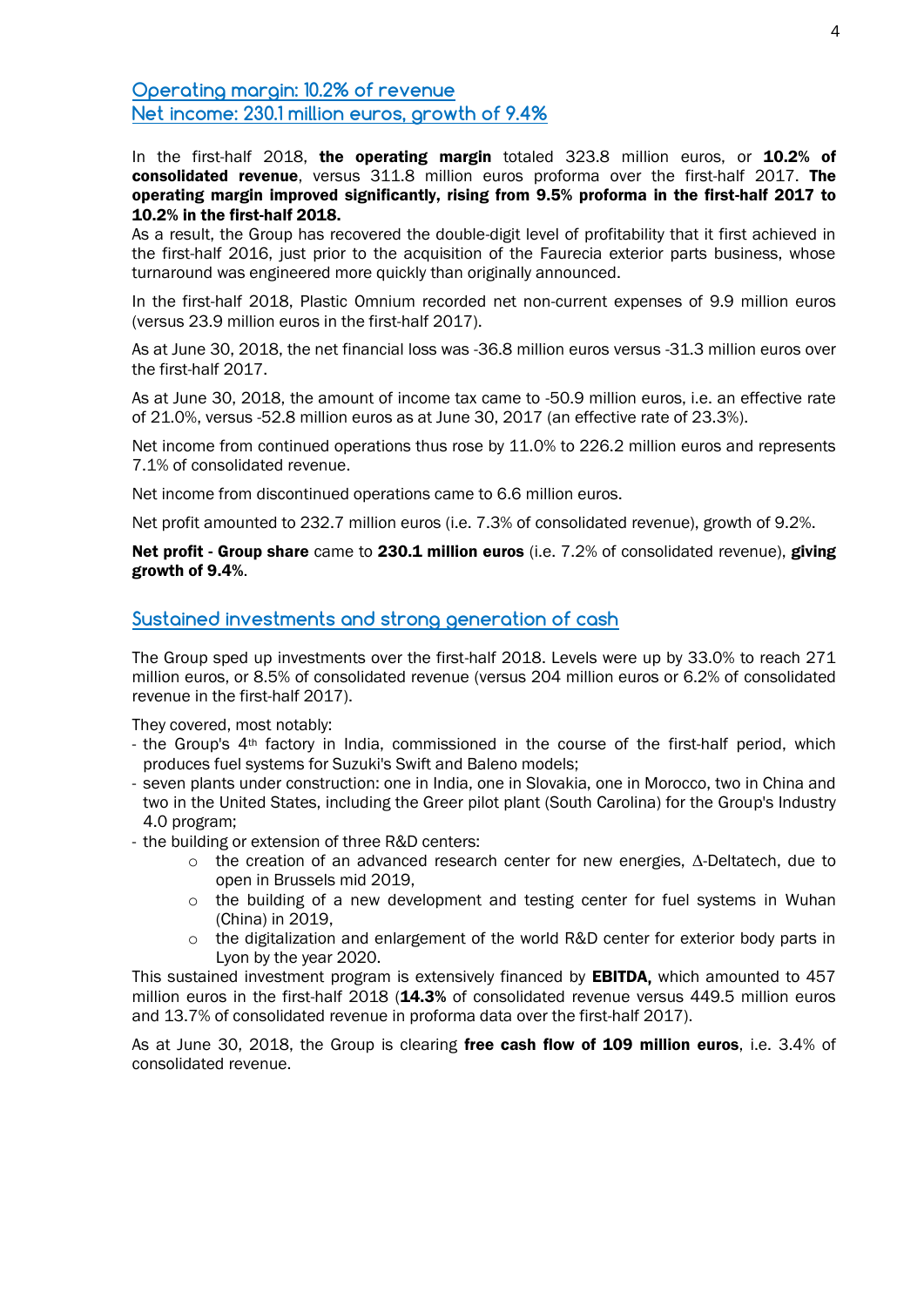### **Sound financial structure**

The net financial debt totaled 992 million euros as at June 30, 2018, up by 421 million euros compared with December 31, 2017, and by 362 million euros compared with June 30, 2017.

It includes an enterprise value of 350 million euros for the takeover of HBPO, the world leader for front-end modules, 99 million euros in dividends and a net amount of 25 million euros for the purchase of treasury shares.

The Group's financial position is very sound with the Group's net debt representing 54% of equity capital and 1.1x EBITDA.

Furthermore, at their meeting of July 19, 2018, the Board of Directors voted to cancel 1,110,613 treasury shares as of July 25, 2018. After this cancellation, the percentage of control of Burelle SA will go from 57.57% to 58%.

### **Financial outlook**

In 2018, worldwide automotive production is expected to grow by around 2%.

In this context together with the integration of HBPO during the second half-year, Plastic Omnium will post growth in revenue<sup>1</sup> to reach around 9 billion euros in proforma figures.

The Group hereby confirms that 2018 results will show growth.

The Group will be pursuing its investment program with some 600 million euros invested in 2018 whilst clearing three-digit free cash-flow.

### **Strategic advances and new presentation of Compagnie Plastic Omnium business activities**

The Group is now an automotive pure player with the planned disposal of our Environment Division, which should materialize over the second half-year.

Growth potential has been strengthened by the takeover, during the second half-year, of HBPO, the world leader for front-end modules. Plastic Omnium now holds a 66.67% stake in HBPO further to the acquisition of the 33.33% shareholding from the German group Mahle in the HBPO joint venture, up to then held equally by Plastic Omnium, Hella and Mahle-Behr.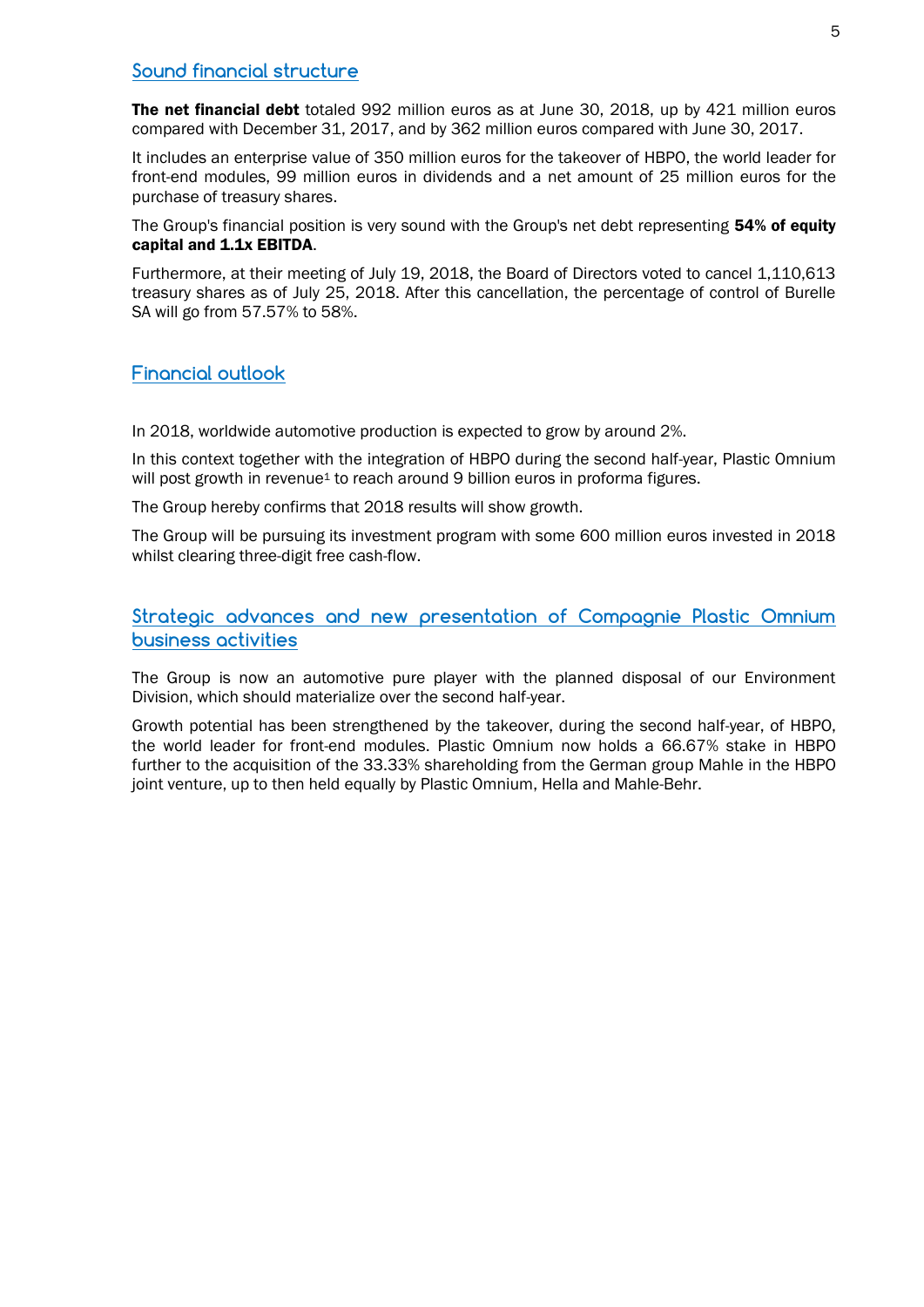As from July 1, 2018, Plastic Omnium is to present its business activity around two operational sectors, each with very different industrial approaches, capital requirements, levels of profitability and ROCE:

- Plastic Omnium Industries: production activities with significant investment in plants and long cycles;
- Plastic Omnium Modules: assembly activities with low levels of capital employed.



- **Plastic Omnium Industries** pools all **production** activities, with 98 plants in 22 countries:
	- o *Intelligent Exterior Systems*, dedicated to complex and intelligent exterior systems

This activity is the world leader with a wide range of complex exterior assemblies: bumpers and energy absorption systems, tailgates, spoilers, fenders and floor modules. Operating in a market producing parts with paintwork and slick design, the goal is to propose customized multi-material solutions with high added value, designed along a growing rationale of integrating functions and safety in order to lighten vehicles and reduce  $CO<sub>2</sub>$  emissions. Additionally, backed by expertise in the integration of functions and unique performance in the electromagnetic transparency of plastics, Plastic Omnium is contributing to the development of tomorrow's smart cars. Its exterior parts will include numerous radar and other sensors, with everimproving design and protection.

### o *Clean Energy Systems*, dedicated to clean energy storage systems

This activity leads the world for the production of fuel systems. It is developing new product lines such as SCR depolluting systems for diesel-powered vehicles, and fuel systems for plug-in hybrid vehicles (PHEVs).

The Group has created "Plastic Omnium New Energies" dedicated to the development of energies of the future, specifically in the fields of fuel cells and hydrogen propulsion. After the creation of ΞPO-CellTech in 2016, development is now in the fast lane with the acquisition in December 2017 of two companies with a strong technological content: Swiss Hydrogen, a Swiss enterprise based in Fribourg specializing in the design and production of energy management and control solutions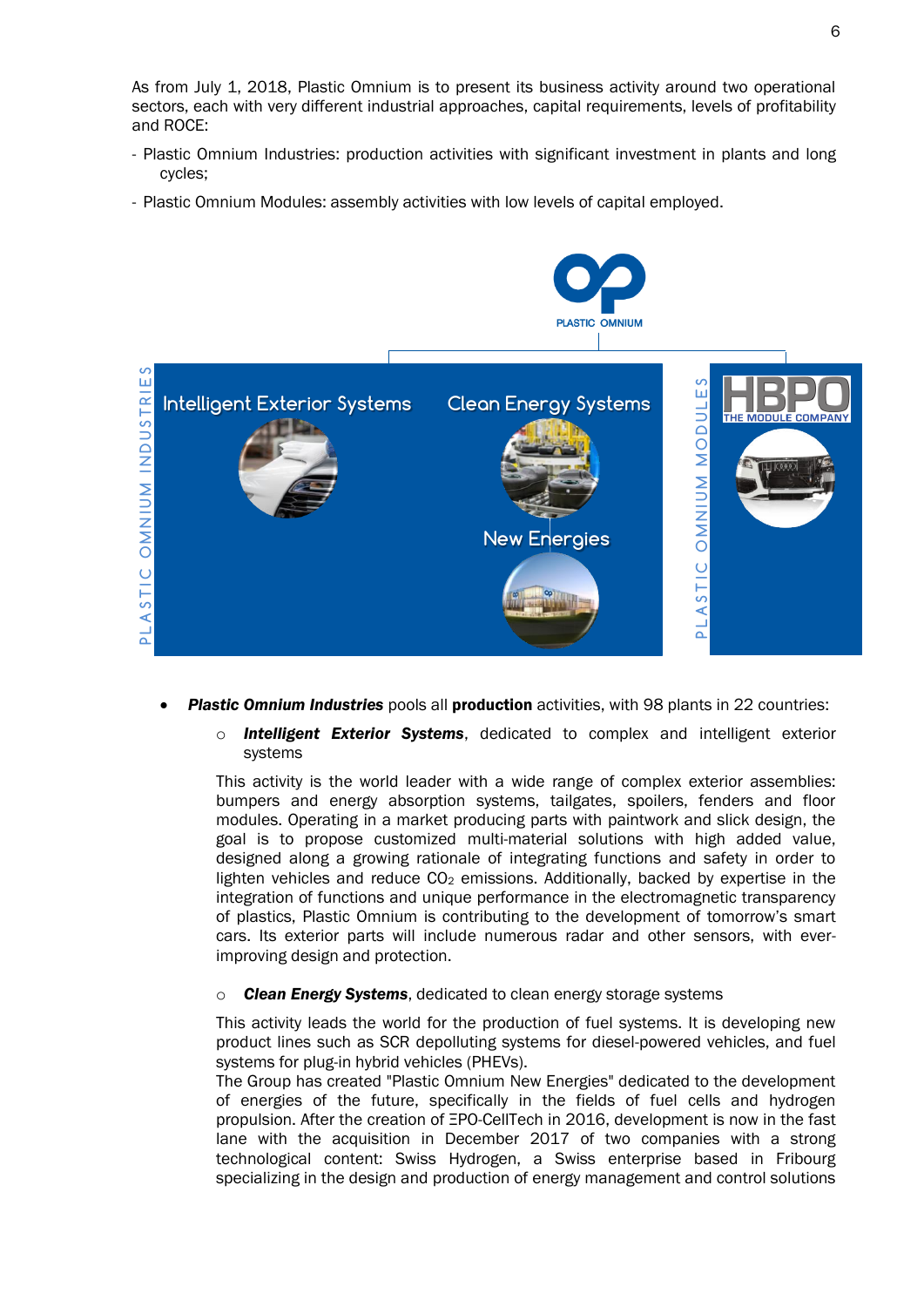in fuel cell systems ("balance of plant"), and Optimum CPV, a Belgian company based in Zonhoven specializing in the design and production of composite filament vessels for high-pressure hydrogen storage.

- *Plastic Omnium Modules* pools all module assembly activities with 24 sites located in 11 countries:
	- $\overline{O}$  dedicated to front-end modules

This activity is the world leader in the development, assembly and logistics of frontend modules. HBPO provides just-in-time delivery of nearly 6 million front-end modules from assembly units located close to the plants of major automotive manufacturers. A front-end module is a complex assembly at the front of a vehicle which, on the basis of a technical front-end, integrates the impact beam, lighting and engine cooling systems, active grille shutters and driving-aid radar and sensor systems.

On December 13, 2018, the Group will be presenting its strategic plan within this newly defined perimeter.